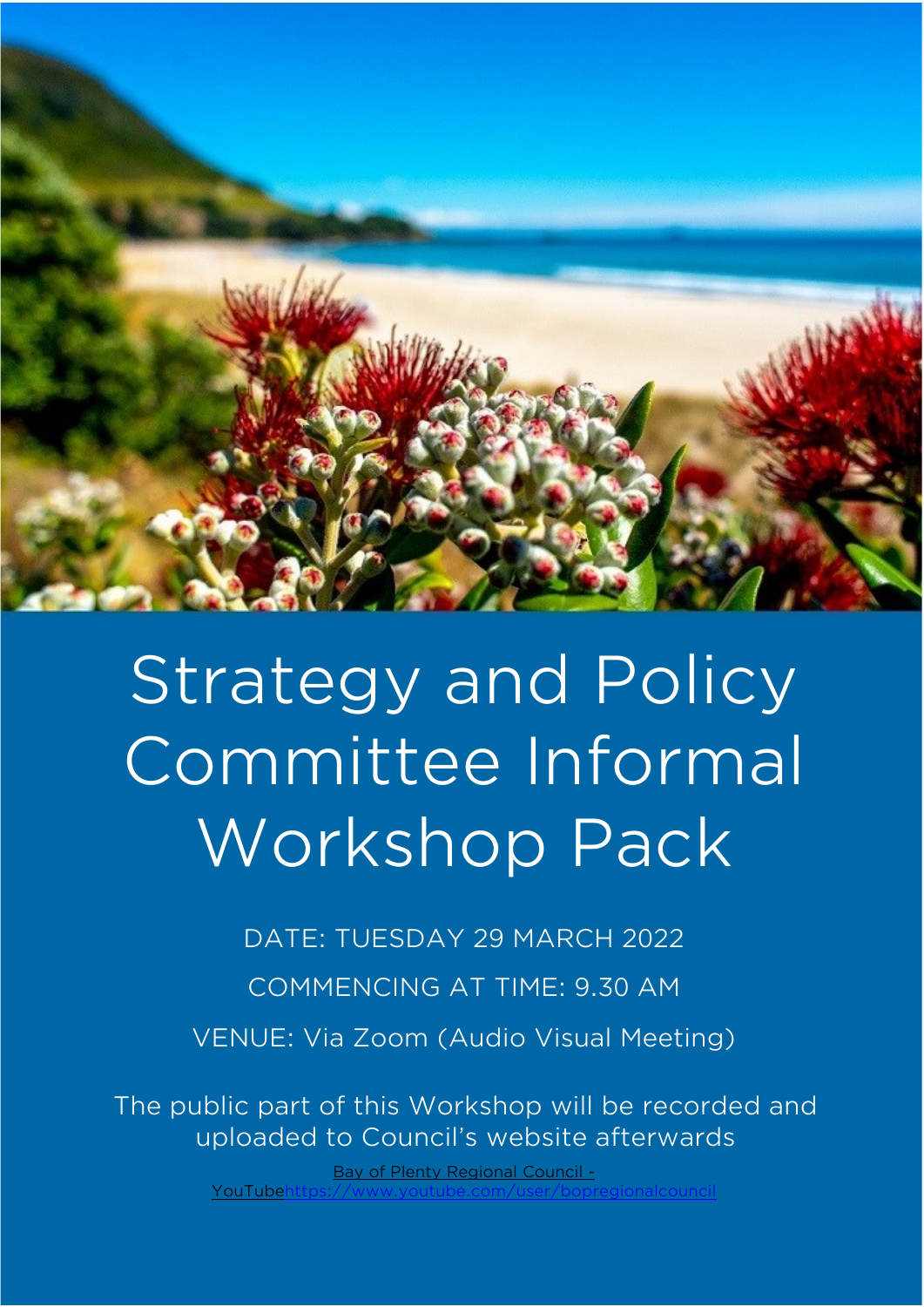## **Table of Contents**

#### **Public Workshop**

#### **1 UPDATE: Essential Freshwater Policy Programme 3**

#### **Public Excluded Workshop**

**The table below sets out the general subject of each paper to be considered while the public is excluded from the proceedings of this workshop, the reason for excluding the public, and the specific grounds under section 48(1) of the Local Government Official Information and Meetings Act 1987 for excluding the public:**

| <b>Item</b><br>No. | <b>Subject of each</b><br>paper to be<br>considered                                                        | Reason for excluding the<br>public in relation to each<br>paper                                                                                                                                                                                                                                                                    | <b>Grounds under</b><br>Section 48(1)<br>for excluding<br>the public | When the<br>paper can be<br>released into<br>the public |
|--------------------|------------------------------------------------------------------------------------------------------------|------------------------------------------------------------------------------------------------------------------------------------------------------------------------------------------------------------------------------------------------------------------------------------------------------------------------------------|----------------------------------------------------------------------|---------------------------------------------------------|
| 2                  | RPS Change 6 (NPS-<br>UD) - update on<br>policy development<br>and process                                 | Withholding the information<br>is necessary to maintain the<br>effective conduct of public<br>affairs through the free and<br>frank expression of opinions<br>by or between or to<br>members or officers or<br>employees of any local<br>authority, or any persons to<br>whom section 2(5) applies,<br>in the course of their duty | 48(1)(a)(i)<br>Section 7<br>$(2)(f)(i)$ .                            | On the Chief<br>Executive's<br>approval.                |
| 3                  | Ngā Waiariki o<br>Rotorua - options<br>for integrated<br>management of the<br>Rotorua Geothermal<br>System |                                                                                                                                                                                                                                                                                                                                    |                                                                      |                                                         |

#### **2 RPS Change 6 (NPS-UD) - update on policy development and process**

Attachment 1 - RPS Change 6 - Key Principles and Scope - agreed at S&P Committee Workshopp 21 September 2021

Attachment 2 - Proposed Change 6 (NPS-UD) to the RPS Version 1.13

#### **3 Ngā Waiariki o Rotorua - options for integrated management of the Rotorua Geothermal System**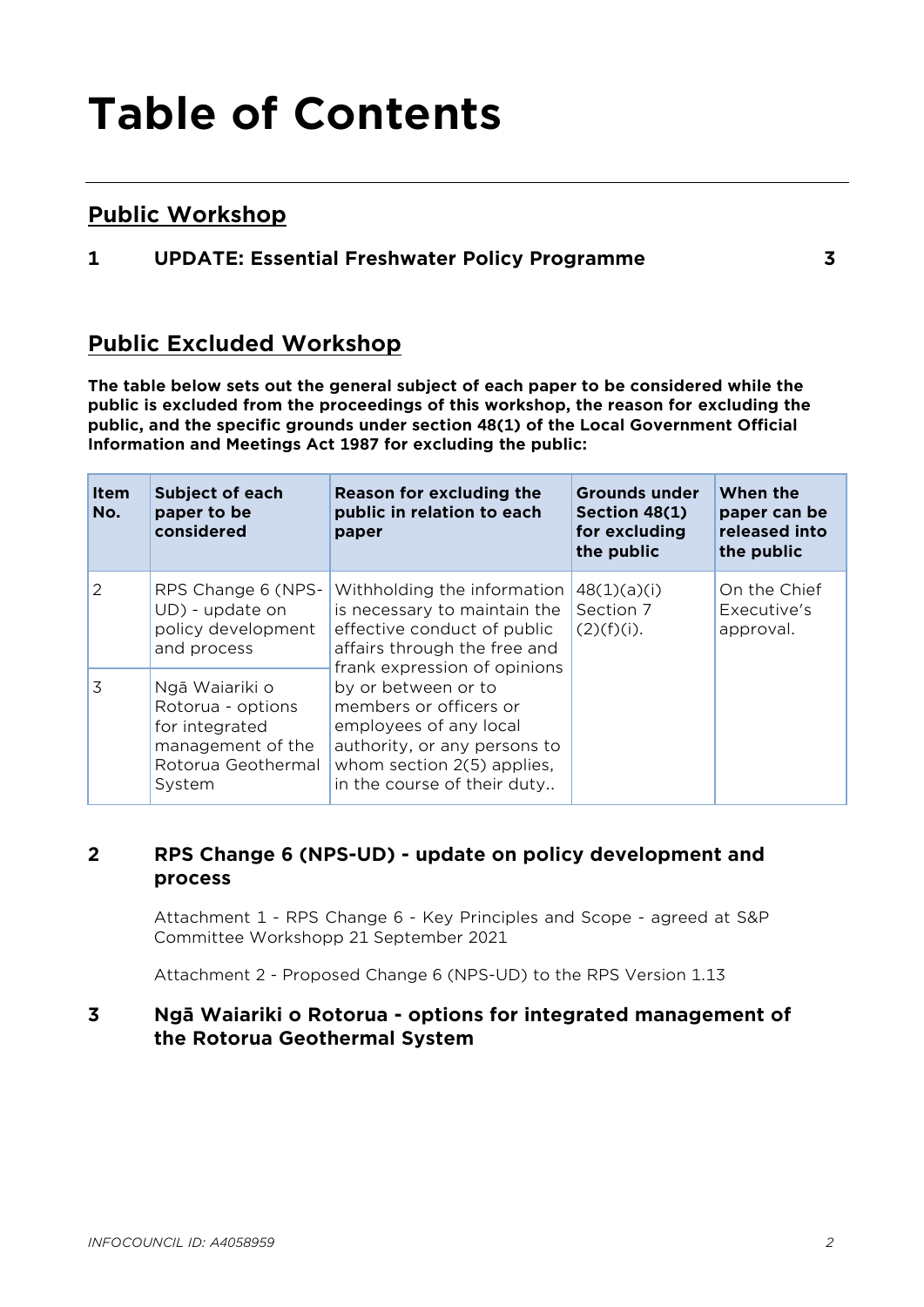### **Informal Workshop Paper**



**To:** Strategy and Policy Committee Workshop

29 March 2022

**From:** Gemma Moleta, Senior Planner (Water Policy); Nicola Green, Principal Advisor, Policy & Planning and Reuben Gardiner, Senior Planner (Water Policy)

Namouta Poutasi, General Manager, Strategy & Science

#### **UPDATE: Essential Freshwater Policy Programme**

#### 1. **Purpose**

To update the committee on progress towards implementing requirements of the NPSFM 2020. In particular, to demonstrate the tools that have been developed to share information with the community and engage online in April this year.

#### 2. **Guidance Sought from Councillors**

Feedback is sought on the online engagement and information sharing tools presented today. We welcome all comments and thoughts that you have.

#### 3. **Discussion**

#### 3.1 **Values and environmental outcomes from Participate Bay of Plenty**

We have previously advised that online tools will be used to engage with the wider community on the National Policy Statement for Freshwater Management (NPSFM). Last year, we demonstrated the Participate page to help progress values and environmental outcomes under the NPSFM. This involved a community page and a separate invite only tangata whenua page. 273 pins were dropped on the map identifying a range of values that were important to members of the community. The majority of pins were associated with recreation/human contact values and 13% of spots were places where people were unhappy or very unhappy with the current state of the water. The tangata whenua page had one contribution and feedback was that iwi members preferred to provide input kanohi ki te kanohi.

#### 3.2 **Engagement on long-term visions for freshwater and environmental outcomes**

Our next online engagement will be to help progress development of long-term visions for freshwater and environmental outcomes for freshwater management